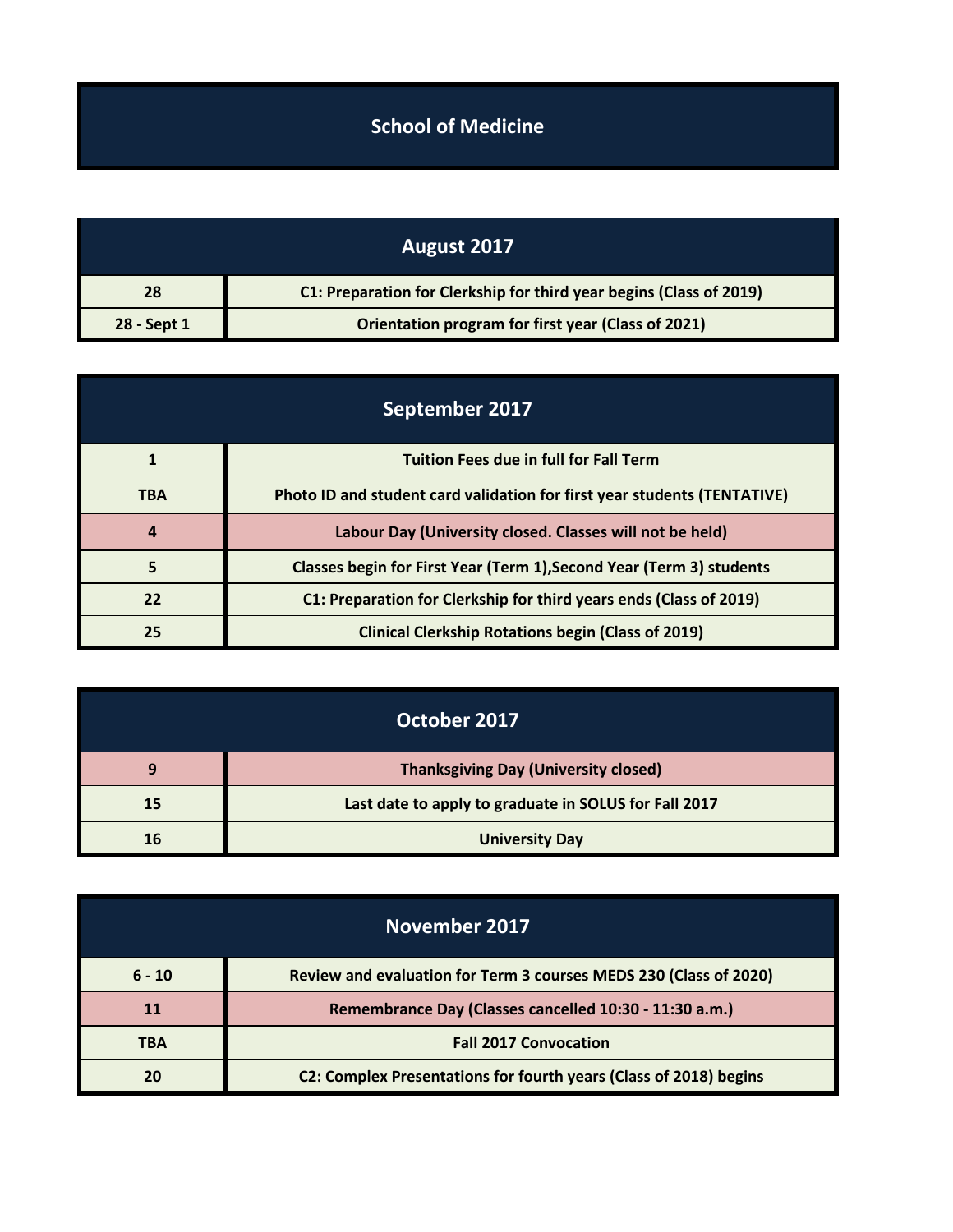| December 2017   |                                                                                                                                                           |
|-----------------|-----------------------------------------------------------------------------------------------------------------------------------------------------------|
| $6\phantom{1}6$ | <b>Commemoration Day (examinations will not be held)</b>                                                                                                  |
| 12              | Classes end for first years (Class of 2021) (Term 1)                                                                                                      |
| 15              | Classes end for second years (Class of 2020) (Term 3)                                                                                                     |
| $13 - 22$       | <b>Study and evaluation for first years</b>                                                                                                               |
| $18 - 22$       | Study and evaluation for second years                                                                                                                     |
| 15              | C2: Complex Presentations for fourth years (Class of 2018) ends                                                                                           |
| 17              | Clinical Clerkship ends for third year (evening call ends @10:00 p.m. Saturday,<br>December 16th; overnight call ends @10:00 a.m. Sunday, December 17th)) |
| 22              | Term ends for for first years (Class of 2021) (Term 1) and second years (Class of<br>2020) (Term 3)                                                       |

| January 2018   |                                                                                                       |
|----------------|-------------------------------------------------------------------------------------------------------|
|                | <b>New Year's Day (Statutory holiday)</b>                                                             |
| $\overline{2}$ | Clinical Clerkship resumes for 3rd years (Class of 2019) and 4th years (Class of 2018)                |
| 8              | Classes resume for 1st years (Class of 2021) and 2nd years (Class of 2020) (Terms 2A<br>and 4A begin) |
| 12             | Supplemental / Make Up Exams (if required)                                                            |
| 13             | <b>CaRMS Interview Period for Meds 2018 begins</b>                                                    |

| <b>February 2018</b> |                                                                            |
|----------------------|----------------------------------------------------------------------------|
| 1                    | First date to apply to graduate in SOLUS for Spring 2018                   |
| 4                    | <b>CaRMS Interview Period for Meds 2018 ends</b>                           |
| $5-9$                | Review and Evaluation for Term 4A course MEDS 240 (Class of 2020)          |
| 5                    | C3: Part 1 of Readiness for Residency begins for 4th years (Class of 2018) |
| 9                    | C3: Part 1 of Readiness for Residency ends for 4th years (Class of 2018)   |
| 12                   | Clinical Clerkship resumes for 4th years (Class of 2018)                   |
| 19                   | Family Day (University closed. classes will not be held)                   |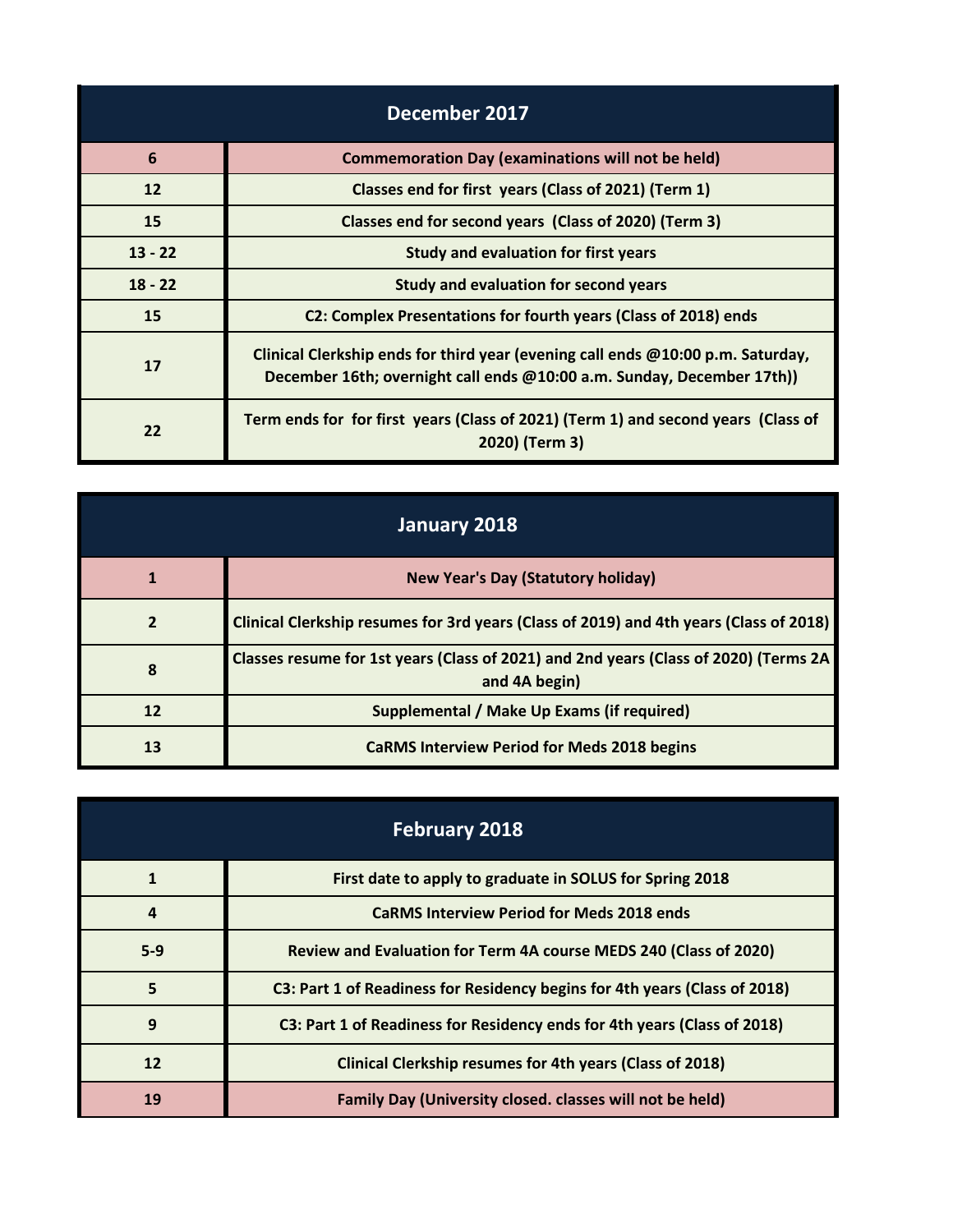| <b>March 2018</b> |                                                                                                      |
|-------------------|------------------------------------------------------------------------------------------------------|
| $\overline{2}$    | Classes end for 1st years (Class of 2021) and 2nd years (Class of 2020) (Terms<br>2A and 4A end)     |
| $5 - 9$           | Study and evaluation for Terms 2A and 4A ends                                                        |
| $12 - 16$         | Spring Break (Pre-clerkship classes will not be held)                                                |
| 19                | Class resumes for 1st years (Class of 2021) and 2nd years (Class of 2020) (Terms 2B<br>and 4B begin) |
| 23                | Supplemental / Make Up Exams (if required)                                                           |
| 25                | Clinical Clerkship for 4th years (Class of 2018) ends @ 10:00 am (after overnight<br>call/handover)  |
| 26                | C3: Part 2 of Readiness for Residency begins for 4th years (Class of 2018)                           |
| 30                | <b>Application to Graduate for MEDS 2018 ends</b>                                                    |
| 30                | Good Friday (University closed. Classes will not be held)                                            |

| <b>April 2018</b> |                                                                                 |
|-------------------|---------------------------------------------------------------------------------|
| 13                | C3: Part 2 of Readiness for Residency begins for 4th years (Class of 2018)      |
| 30 - May 4        | Review and Evaluation Term 4B for courses MEDS 245 and MEDS 246 (Class of 2020) |

| <b>May 2018</b>                                                                                                                                               |                                                                                         |
|---------------------------------------------------------------------------------------------------------------------------------------------------------------|-----------------------------------------------------------------------------------------|
| NOTE: Spring 2018 Convocation: Dates will be determined in November 2017. Please refer to<br>http://www.queensu.ca/registrar/convocation to view these dates. |                                                                                         |
| 4                                                                                                                                                             | Review and Evaluation Term 4B for courses MEDS 245 and MEDS 246 (Class of 2020)<br>ends |
| 11                                                                                                                                                            | Term ends for fourth year (MEDS 2018)                                                   |
| 18                                                                                                                                                            | Classes end for 1st years (Class of 2021)                                               |
| 21                                                                                                                                                            | Victoria Day (University closed, Classes will not be held)                              |
| 22 - June 1                                                                                                                                                   | <b>Study and evaluation for Term 2B</b>                                                 |